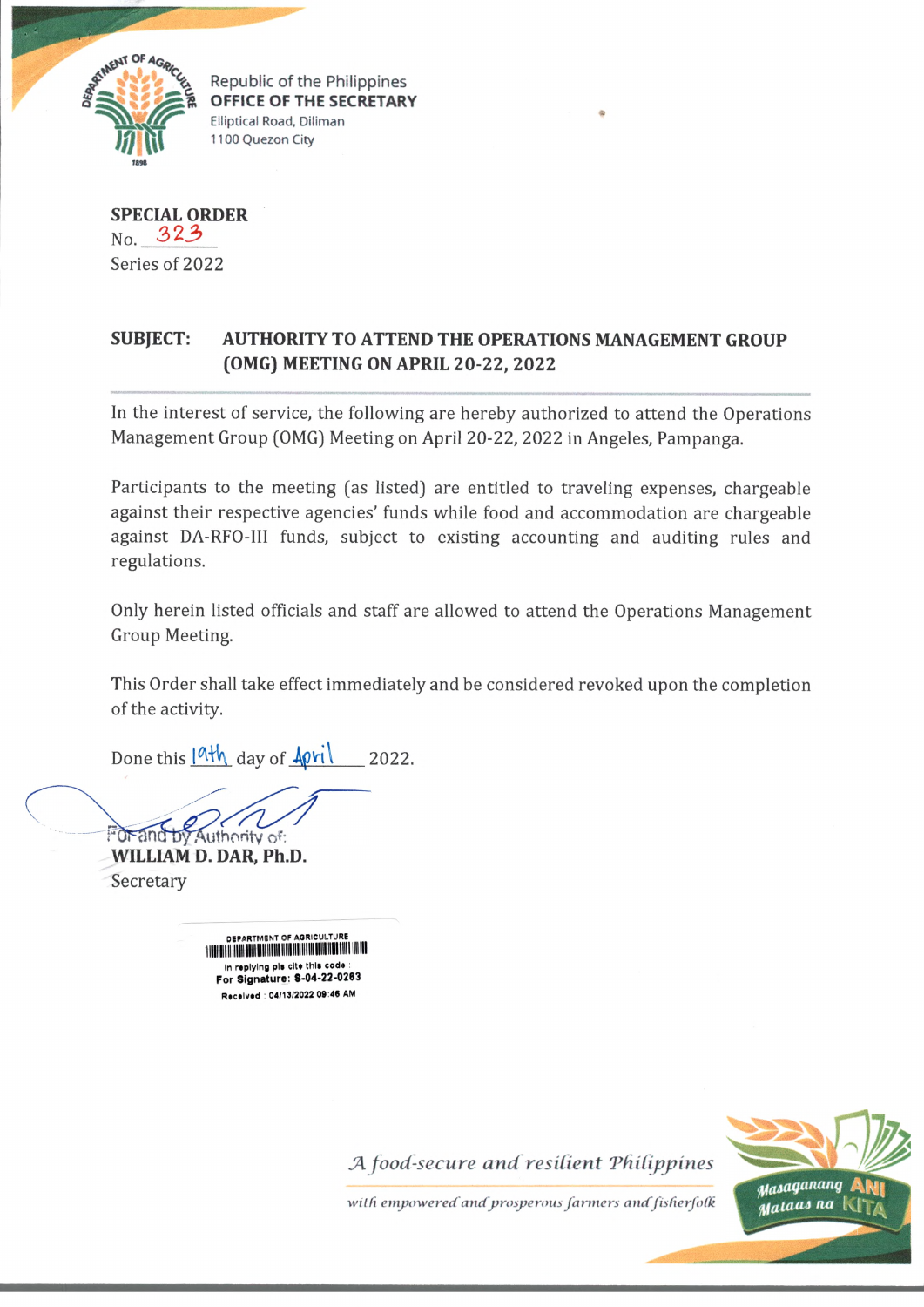| <b>OFFICE</b>                                                                       | <b>NAME</b>                               |
|-------------------------------------------------------------------------------------|-------------------------------------------|
|                                                                                     | Engr. Ariel T. Cayanan                    |
| <b>Undersecretary for Operations</b>                                                | Jannica Jay Zabal                         |
|                                                                                     | Jay Esposo                                |
|                                                                                     | Engr. Arnel V. De Mesa                    |
| <b>Assistant Secretary for Operations</b>                                           | Airene A. Teodoro                         |
|                                                                                     | Veejay Ruth Dayandayan                    |
|                                                                                     | Gabriel Angelo Valeriano                  |
|                                                                                     | Lorenzo Seno                              |
| Field Operations Service - Office of the Director                                   | Bernadette F. San Juan                    |
| <b>Field Operations Service-Consultants</b>                                         | Andrew Villacorta                         |
|                                                                                     | Valentino Perdido                         |
|                                                                                     | <b>U-Nichols Manalo</b>                   |
| <b>DA-NCR Operations</b>                                                            | Annray V. Rivera                          |
|                                                                                     | Agustin Vicente Jr.                       |
|                                                                                     | Vener L. Dilig                            |
| Field Programs Coordination and Monitoring Division                                 | Vincent D.G. Chua                         |
| (FPCMD)                                                                             | Erwin Villafuerte                         |
|                                                                                     | Lorna A. Villegas                         |
|                                                                                     | Milo D. Delos Reyes                       |
|                                                                                     | Dionisio G. Alvindia                      |
|                                                                                     | Adriel Abando                             |
|                                                                                     |                                           |
|                                                                                     | Riciena Louise Bulingot<br>Lorna L. Calda |
| Field Programs Operational Planning Division (FPOPD)                                |                                           |
|                                                                                     | Jemflor Santiago                          |
|                                                                                     | Rommel Espinosa                           |
|                                                                                     | Naomi Rufino                              |
|                                                                                     | Gerald Lirazan                            |
|                                                                                     | Ronilo Matias                             |
|                                                                                     | Harvey D. Ramos                           |
| Special Projects Coordination Management and<br><b>Assistance Division (SPCMAD)</b> | Angelita D. Martir                        |
|                                                                                     | Evelyn L. Valeriano                       |
|                                                                                     | Danilo Saycon                             |
| Rice Competitiveness Enhancement Fund - Project<br>Management Office (RCEF-PMO)     | <b>Addie Deanne Alday</b>                 |
| DA-CARFO                                                                            | Cameron P. Odsey                          |
|                                                                                     | Danilo P. Daguio                          |
|                                                                                     | Marlyn C. Tejero                          |
|                                                                                     | Christopher Anggadol                      |
|                                                                                     | <b>Abel Ambong</b>                        |
| DA-RFO I                                                                            | Nestor D. Domenden                        |
|                                                                                     | Erlinda Manipon                           |
|                                                                                     | Loida Pacursa                             |
| DA-RFO II                                                                           | Narciso A. Edillo                         |
|                                                                                     | Roberto C. Busania                        |
|                                                                                     | Monico R. Castro, Jr.                     |
|                                                                                     | Leo Estoista                              |

 $\mathbf{z}_1 = \mathbf{z}_2 = \mathbf{z}_1$  . We have

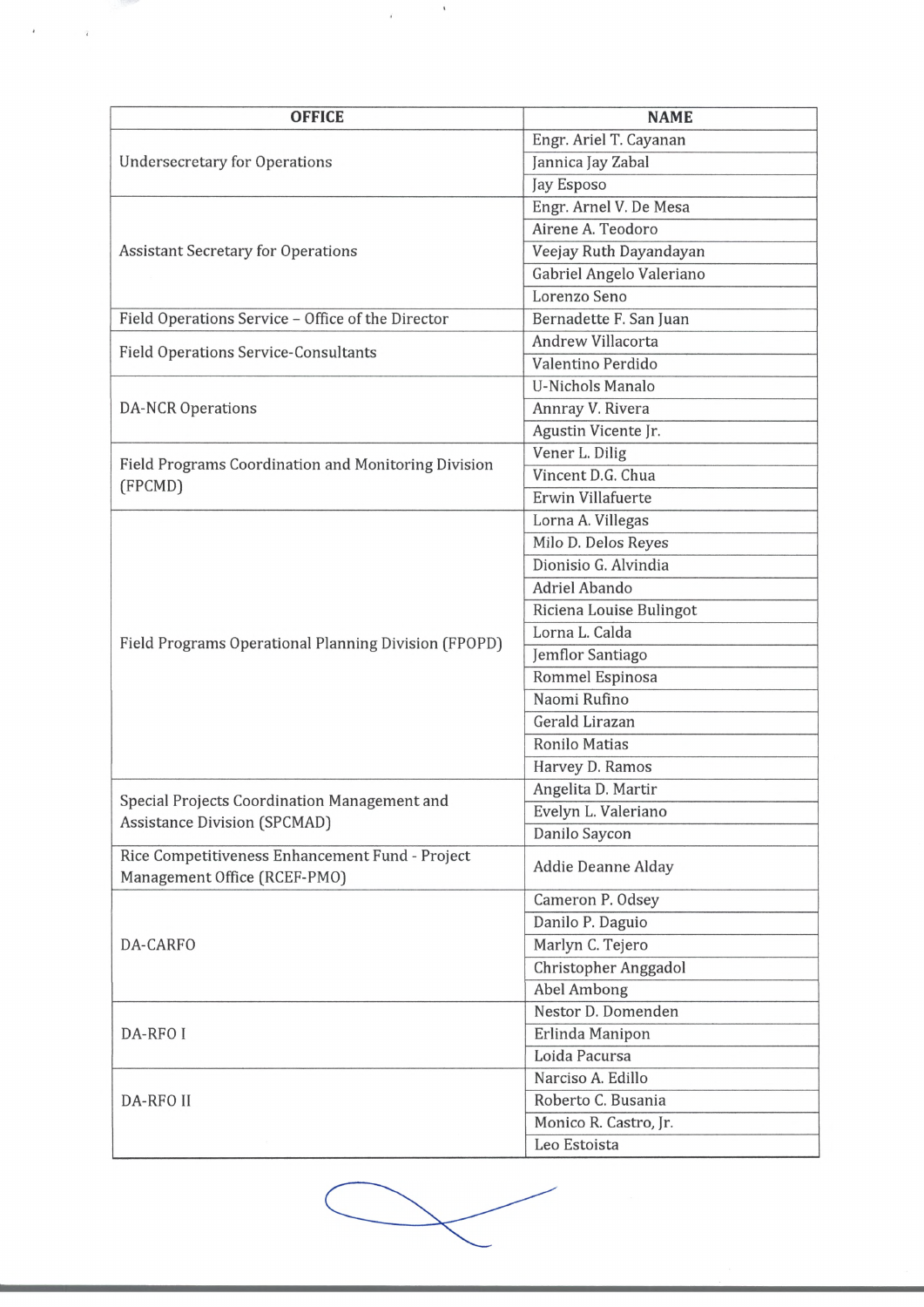| <b>OFFICE</b>                                                                                    | <b>NAME</b>                |
|--------------------------------------------------------------------------------------------------|----------------------------|
|                                                                                                  | Cripsulo G. Bautista, Jr.  |
| DA-RFO III                                                                                       | Eduardo L. Lapuz, Jr.      |
|                                                                                                  | Elma S. Mananes            |
| <b>DA-RFO IV-A</b>                                                                               | Abelardo Bragas            |
|                                                                                                  | Jan Kathleen M. Punzalan   |
|                                                                                                  | Edgardo Juntado            |
| DA-RFO IV-B                                                                                      | Antonio G. Gerundio        |
|                                                                                                  | Elmer F. Ferry             |
|                                                                                                  | Charles Allen L. Herpacio  |
|                                                                                                  | <b>Cosme Reyes</b>         |
|                                                                                                  | Rodel P. Tornilla          |
|                                                                                                  | Mary Grace DP. Rodriguez   |
| <b>DA-RFOV</b>                                                                                   | Louie S. Cortez            |
|                                                                                                  | Bernardo Enrique           |
|                                                                                                  | Remelyn R. Recoter         |
| DA-RFO VI                                                                                        | Alberto Barrogo            |
|                                                                                                  | Glenn Mariano              |
|                                                                                                  | Joel A. Elumba             |
| <b>DA-RFO VII</b>                                                                                | Cirilo N. Namoc            |
|                                                                                                  | Gerry Avila                |
|                                                                                                  | Angel C. Enriquez          |
| <b>DA-RFO VIII</b>                                                                               | Larry U. Sultan            |
|                                                                                                  | Andrew Rodolfo T. Orais    |
|                                                                                                  | Rad Donn L. Cedeño         |
| <b>DA-RFO IX</b>                                                                                 | Reynaldo M. Campomanes     |
|                                                                                                  | Meeta Elizabeth D. Soriano |
|                                                                                                  | Carlene C. Collado         |
| DA-RFOX                                                                                          | Carlota S. Madriaga        |
|                                                                                                  | Maria Lourdes Sypieco      |
| <b>DA-RFO XI</b>                                                                                 | Abel James I. Monteagudo   |
|                                                                                                  | Marila L. Corpuz           |
|                                                                                                  | Marie Ann M. Constantino   |
|                                                                                                  | Dennis R. Arpia            |
| <b>DA-RFO XII</b>                                                                                | Levi G. Fortuna            |
|                                                                                                  |                            |
|                                                                                                  | Zaldy M. Boloron           |
| <b>DA-RFO XIII</b>                                                                               | Ricardo M. Oñate, Jr.      |
|                                                                                                  | Rebecca R. Atega           |
|                                                                                                  | Melody M. Guimary          |
| Philippine Rice Research Institute                                                               | Jesusa C. Beltran          |
| National Urban and Peri-Urban Agriculture Program<br>(NUPAP)<br>National Livestock Program (NLP) | Hazel Joy M. Gusi          |
|                                                                                                  | Kristine Angeli A. Valdez  |
|                                                                                                  | Paul Victor Garcia         |
|                                                                                                  | Diosamia M. Sevilla        |
|                                                                                                  | Shiela Mae O. Biñas        |
|                                                                                                  | Erwin Caurel               |

 $\label{eq:2.1} \mathcal{L} = \left\{ \begin{array}{ll} \mathcal{L} & \mathcal{L} \\ \mathcal{L} & \mathcal{L} \end{array} \right.$ 

**Contract Contract Contract Contract Contract Contract Contract Contract Contract Contract Contract Contract Contract Contract Contract Contract Contract Contract Contract Contract Contract Contract Contract Contract Contr** 

 $\mathcal{O}(\mathcal{O}(\sqrt{N}))$